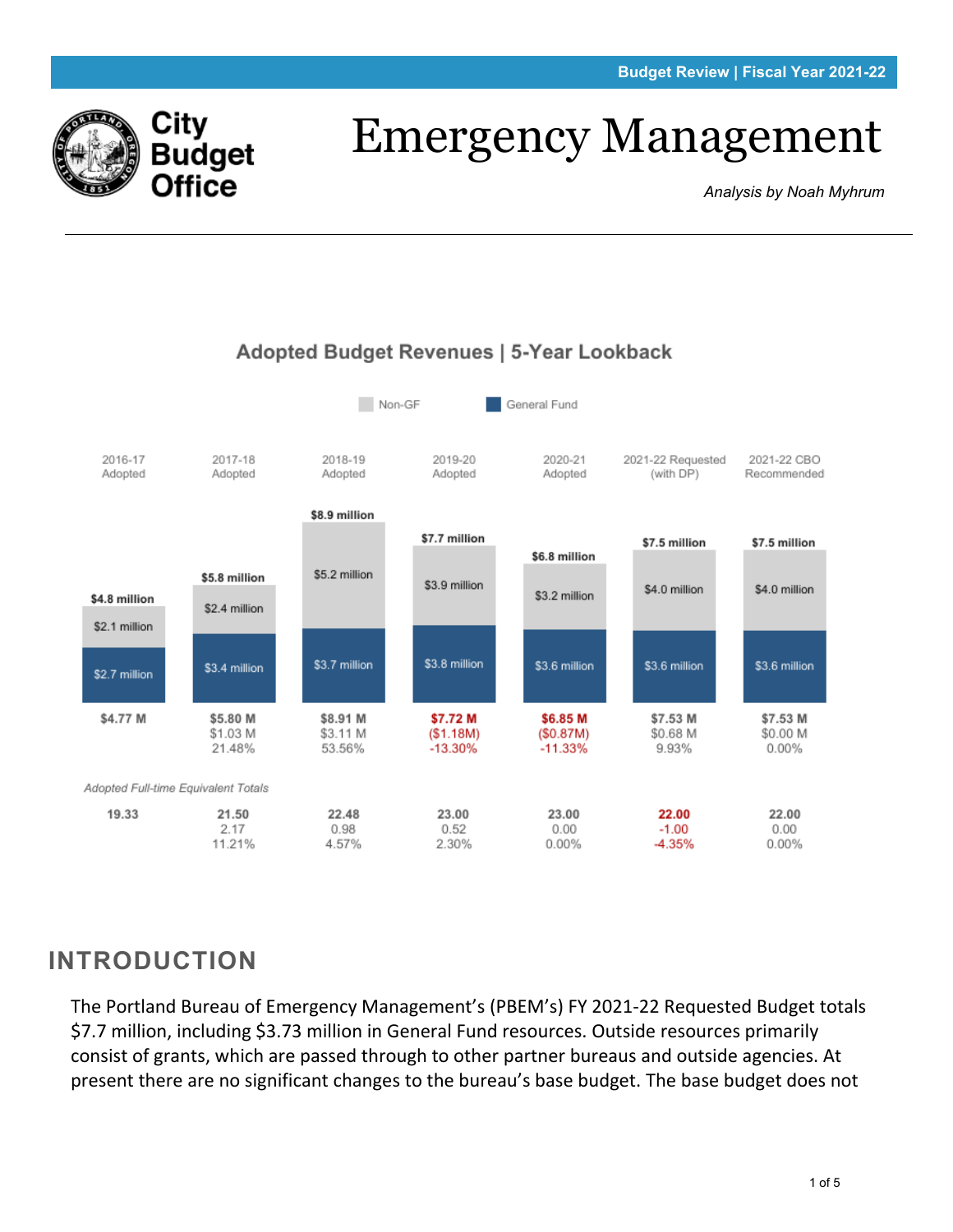require a 5% reduction per Mayor's Guidance due to the bureau having fewer than 30 employees. The bureau proposes one realignment package, which CBO recommends:

• CBO recommends realignment of resources supporting 1.0 Full Time Employee (FTE) Supervisor I position, currently vacant and assigned to the Finance and Grants program from PBEM to the Office of Management and Finance, Office of the Chief Administrative Officer. This position, when filled, will report to the Community Safety Transition manager.

## **BASE BUDGET & KEY ISSUES**

#### **Current Financial and Operational Challenges**

The Portland Bureau of Emergency Management's (PBEM's) Requested Budget for FY 2021-22 seeks to resource and support current service levels and programs within the bureau. The bureau has stabilized in filling key leadership positions, though there remains a limited vulnerability in both the need for Planning & Mitigation staff and financial support staff. These vacancies place strain on the daily operations of a smaller bureau.

At present, there are 4.0 vacant positions across the bureau which equates to 17% of the available Full Time Employees (FTE) positions being vacant. This places considerable pressure on current staff across the bureau for service delivery. This is especially acute during the prolonged response and activation of the Emergency Coordination Center (ECC) during the current public health crisis. Due to the prolonged activation of the ECC and personnel vacancies there are additional mandates and projects that need to be addressed such as including ADA requirements regarding the FEMA Emergency Response Plans, daily financial operations such as an Accountant III position that is responsible for payroll and accounts payable, and adequate and consistent support for the ECC, to name a few. All these mandates and projects are imperative, and needs are currently not being met without proper staffing levels. However, due to COVID-19 and activation of the ECC for the long-term emergency response, there remains substantial PBEM work that has been placed on the back burner until existing staff capacity returns, potentially in the coming fiscal year.

#### **Bureau Performance Indicators & Impacts of COVID-19**

Bureau performance indicators are anticipated to hold steady or slightly decline as a result of COVID-19. The public health crisis has had some impact to the required and/or needed training sessions related to emergency response, but it is important to note that some trainings or interactions have been able to take place in a virtual environment (such as Teams or Zoom). PBEM is currently working with the Emergency Management Steering Committee to develop recommendations and content for City-specific emergency preparedness training and a standard introduction to the Incident Command System. PBEM is proposing that every City employee complete this training. PBEM has also taken the initiative to create a catalog of video trainings for volunteers along with an accredited online first aid and CPR class for volunteers through Zoom.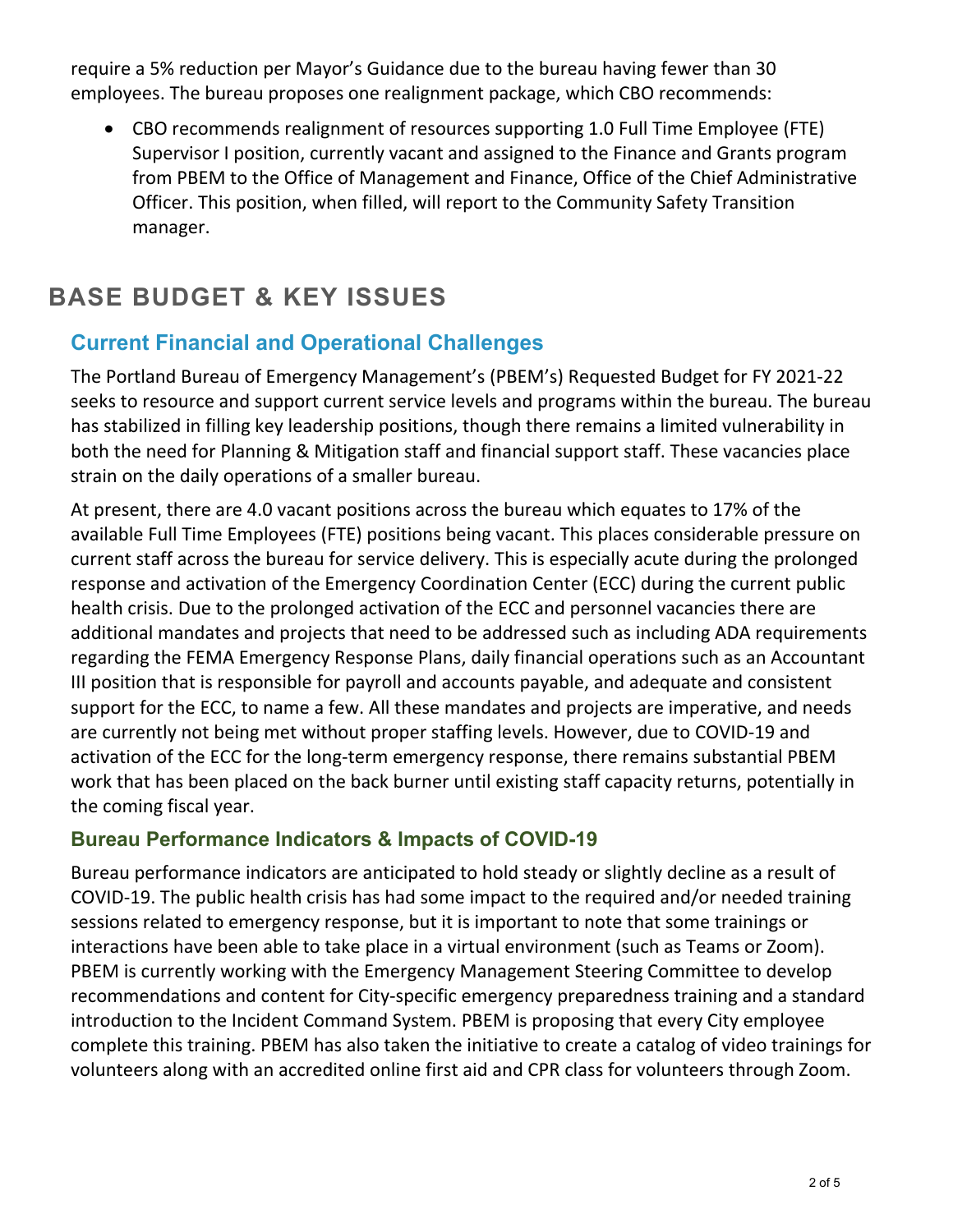Over 30,000 Neighborhood Emergency Team (NET) volunteer hours have been logged in 2020. The NET program was also able to hold a citywide drill in 2020 outside and with social distancing measures. The bureau currently plans to host another NET drill on May 3, 2021. NET is currently supporting the pandemic response by staffing COVID-19 testing and vaccine clinics. PBEM is also providing BEECN trainings virtually and has ramped up the number of BEECN volunteers. Currently PBEM is convening a hybrid online/in-person Wilderness First Aid class for 30 trainees in East Portland.

In prior years the bureau has requested resources to address performance indicators associated with the Planning and Mitigation program. Specifically, there has been an outstanding need for additional and ongoing General Fund resources for a planner position to address the known capacity constraints with the Planning & Mitigation program. In 2013, PBEM significantly expanded its library of plans in an effort to meet Emergency Management Accreditation Program (EMAP) standards. Even though PBEM expanded its library of plans it has not expanded its Planning staff to address the need to keep these plans up to date. A series of vacancies and COVID-19 complications have only exacerbated this issue. To date, 50% of the plans are outdated. PBEM has taken some initiative in addressing this void by working with Portland State University to develop a long-term IGA in support of planning and mitigation efforts at the City. PBEM plans to continue this effort with Portland State University to maintain its natural hazard mitigation plan and hazard-specific plans such as earthquakes and floods. This work will be supervised by PBEM's Planning staff who will also continue to maintain the City's business continuity plan along with the basic emergency operations plan. Finally, to help elevate some stress from the Planning & Mitigation staff, PBEM plans on moving the functional plans such as debris management and damage assessment to the Operations group. The costs to cover the partnerships with Portland State University is anticipated to be covered by PBEM's External Material & Services budget.

#### **Personnel**

In the FY 2020-2[1](#page-2-0) budget review<sup>1</sup> CBO recommended "adjusting PBEM's performance measure targets to reflect FY 2020-21 goals based off current staffing levels, and issue communication to the public regarding plans for the next year." CBO recommends addressing the staffing levels, citywide training programs, and capacity to update the emergency management plans, and begin to plan how to address these needs as the response to COVID-19 starts to dwindle. These issues should be discussed with the Public Safety Work Group (PSWG) as soon as the Community Safety Transition Director is hired, to create a viable and comprehensive plan to address these voids. To support the goals of the PSWG and in recognition of the City's General Fund shortfall, the bureau has held its Finance Manager position vacant and has elected to submit a realignment package to provide the vacant Finance Manager to the Office of Management and Finance, Office of the Chief Administrative Officer. A new Community Safety Transitions team is under development, and this resource would join in this effort to have centralized support for community safety functions. Given that there are some voids in the bureau that support daily financial roles

<span id="page-2-0"></span><sup>&</sup>lt;sup>1</sup> FY 2020-21 PBEM Budget Review: [754849 \(portlandoregon.gov\)](https://www.portlandoregon.gov/cbo/article/754849)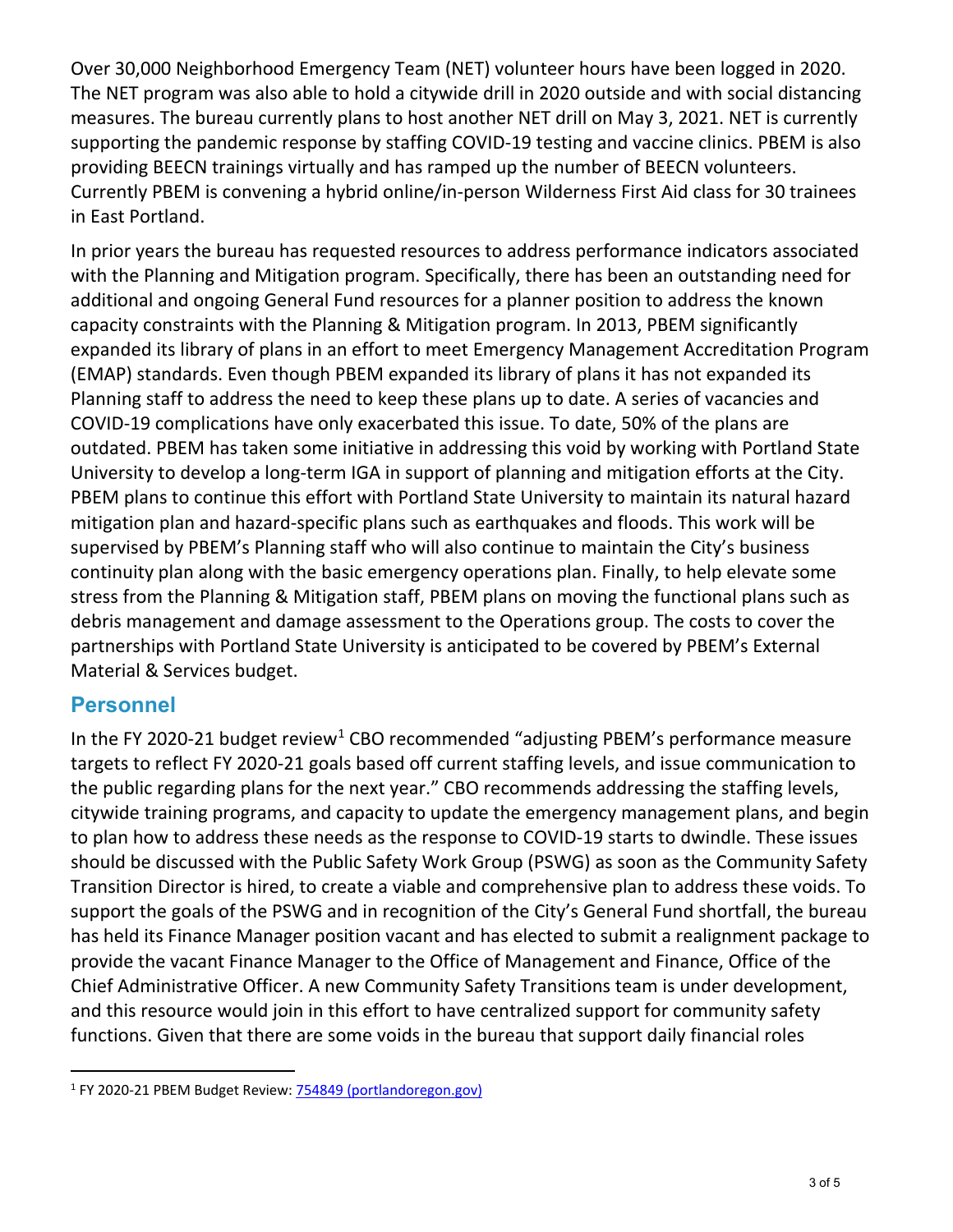(accounts payable, payroll, and grant management), CBO recommends OMF fill this position, or start providing additional financial support to PBEM operations until this position is filled as there is risk to compliance and reporting for grants and other activities where there is not inhouse expertise at PBEM.

Part of the urgency in this recommendation is that it's been noted in prior CBO reviews<sup>[2](#page-3-0)</sup> that PBEM has relied on Grant Revenue to cover ongoing bureau operating costs. Without this support, PBEM may be vulnerable position if Federal and State Grant revenue ever decreases or are not awarded and there is no financial back-up plan in place. In addition, there is added pressure associated with maintaining proper grant management and accounting, which PBEM does not have current inhouse expertise to manage.

Finally, PBEM should work with the Community Safety Transition Director when the position is filled to address which functions could be shared amongst the Safety Group. Some functions, such as budget, would be challenging to integrate if the existing directors continue to report directly to their Commissioner-in-Charge. However, this is likely an essential change to fully capture and reallocate any cost savings that result from consolidation strategies, changes to service models, or other innovations. PBEM has collaborated with partner public safety bureaus to identify efficiencies in the public safety system. In the past fiscal year, they identified an opportunity to share their PIO functions with BOEC, resulting in a voluntary reduction of 0.5 FTE.

<span id="page-3-0"></span><sup>2</sup> FY 2019-20 Budget Review: [714548 \(portlandoregon.gov\)](https://www.portlandoregon.gov/cbo/article/714548)